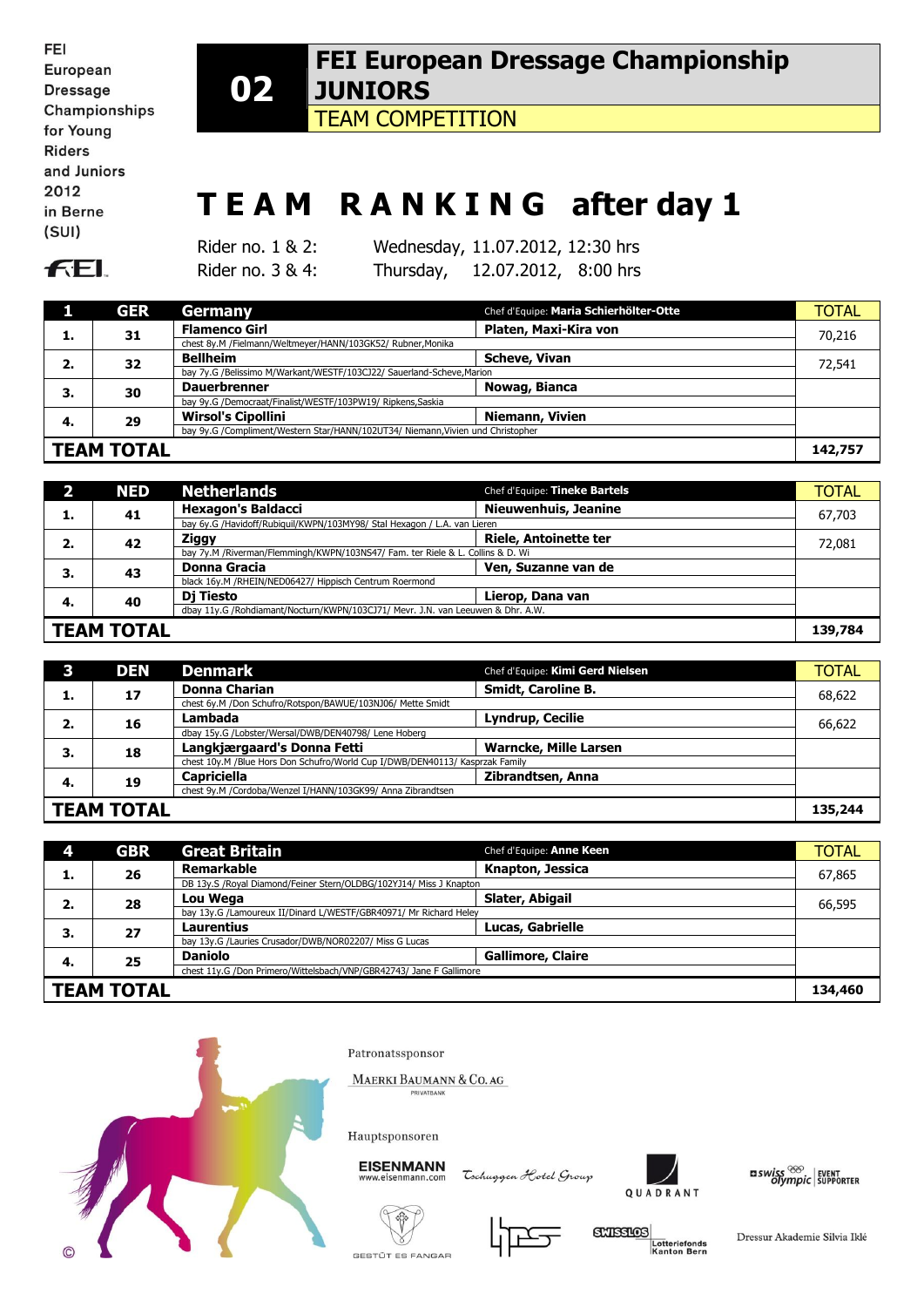## **02 - FEI European Dressage Championship JUNIORS – TEAM RANKING after day 1**

|                                                                    | <b>SWE</b>                                                         | <b>Sweden</b>                                                                     | Chef d'Equipe: Bobo Lundberg    | <b>TOTAL</b> |
|--------------------------------------------------------------------|--------------------------------------------------------------------|-----------------------------------------------------------------------------------|---------------------------------|--------------|
|                                                                    | 57                                                                 | <b>Madonna Bally</b>                                                              | <b>Egholm Hebsgaard, Amalie</b> | 65,676       |
|                                                                    |                                                                    | dbay 10y.M /Stals Calles Bror Bally/Ökenholm Pioneer/DWB/103OY37/ Janne Mikkelsen |                                 |              |
| 2.                                                                 | 58                                                                 | Wolkenfroh                                                                        | <b>Hannell, Mathilde</b>        | 67,351       |
|                                                                    | bay 13y.G /Wolkenstein II/Matcho AA/HANN/GER43749/ Mathilde Hanell |                                                                                   |                                 |              |
| 3.                                                                 | 56                                                                 | <b>Basic</b>                                                                      | Börjeson, Filippa               |              |
|                                                                    |                                                                    | bay 16y.G /Bernstein/Caliban XX/SWB/SWE04029/ Jonglören AB                        |                                 |              |
| -4.                                                                | 59                                                                 | <b>Beckham</b>                                                                    | <b>Mattsson, Marina</b>         |              |
| chest 9y.G /Bernstein 761/Koncertz xx/SWB/102UP49/ Lottie Mattsson |                                                                    |                                                                                   |                                 |              |
| <b>TEAM TOTAL</b>                                                  |                                                                    |                                                                                   | 133,027                         |              |

| 6                                             | <b>ESP</b> | <b>Spain</b>                                                   | Chef d'Equipe: Maria Jose Vignau   | <b>TOTAL</b> |
|-----------------------------------------------|------------|----------------------------------------------------------------|------------------------------------|--------------|
|                                               | 23         | Auermann                                                       | Segura Gispert, Ray                | 63,973       |
| д.,                                           |            | bay 13y.G /Michellino/Faighter/ESH/SWE40389/ Raimundo Segura   |                                    |              |
| 2.                                            | 22         | <b>Don Diego</b>                                               | <b>Matute Guimon, Juan</b>         | 66,838       |
|                                               |            | black 8y.S /Don Frederico/103DH64/ Juan Matute                 |                                    |              |
| 3.                                            | 21         | Don Luka                                                       | <b>Busutil, Andreu</b>             |              |
|                                               |            | bay 10y.G /Don Larino/OLDBG/103CO96/ Magdalena Canovas Anglada |                                    |              |
| 4.                                            | 20         | Mr Q                                                           | <b>Barbancon Mestre, Alexandra</b> |              |
| black 14y.G /102US49/ Morgan Barbancon Mestre |            |                                                                |                                    |              |
| <b>TEAM TOTAL</b>                             |            |                                                                | 130,811                            |              |

|    | BEL               | <b>Belgium</b>                                               | Chef d'Equipe: Laurence van Doorslaer | <b>TOTAL</b> |
|----|-------------------|--------------------------------------------------------------|---------------------------------------|--------------|
|    | 6                 | Riverdance                                                   | <b>Muyters, Michel</b>                | 66,595       |
| л. |                   | bay 14y./HOLST/103GL02/ Remy Bastings                        |                                       |              |
| 2. |                   | London v.d.Roshoeve                                          | van Riet, Emilie                      | 62,892       |
|    |                   | bay 17y.S /Londonderry/Akzent II/102XH47/ Oudermans Danielle |                                       |              |
| З. | o<br>O            | <b>Tiano</b>                                                 | Verwimp, Jorinde                      |              |
|    |                   | bay 11y.S /Lester/Hemmingway//103CA97/ Verwimp               |                                       |              |
| 4. |                   | <b>Totall Tip Top</b>                                        | <b>Fairchild, Alexa</b>               |              |
|    |                   | bay 11y.G /Metall/Ulster/KWPN/102YX63/ Erin Fairchild        |                                       |              |
|    | <b>TEAM TOTAL</b> |                                                              |                                       | 129,487      |

| 8                 | <b>SUI</b> | <b>Switzerland</b>                                              | Chef d'Equipe: Eva Senn          | <b>TOTAL</b> |
|-------------------|------------|-----------------------------------------------------------------|----------------------------------|--------------|
|                   | 53         | <b>Ronaldino</b>                                                | Lehmann, Bigna Ladina            | 63,514       |
|                   |            | bay 6y.G /Rohdiamant/de Niro/HANN/103OD15/ Lehmann Bigna Ladina |                                  |              |
| 2.                | 52         | Mona Lisa VII                                                   | König, Christina                 | 64,432       |
|                   |            | bay 9y.M /Metternich/Brentano II/HANN/103LZ19/ König Pia        |                                  |              |
| 3.                | 55         | <b>Remminaton Steel</b>                                         | <b>Scheufele, Caroline-Marie</b> |              |
|                   |            | dbay 15y.G /Ravallo/Gelria/HANN/103LC34/ Jonker Ted             |                                  |              |
| -4.               | 54         | Hero                                                            | Roos, Tamara-Lucia               |              |
|                   |            | bay 14y.G /Hohenstein/HANN/103IE30/ Roos Tamara-Lucia           |                                  |              |
| <b>TEAM TOTAL</b> |            |                                                                 | 127,946                          |              |

| Q                                                                      | <b>BLR</b> | <b>Belarus</b>                                                              | Chef d'Equipe: Svetlana Yevshchik | <b>TOTAL</b> |
|------------------------------------------------------------------------|------------|-----------------------------------------------------------------------------|-----------------------------------|--------------|
|                                                                        | 10         | <b>Ditrikh</b>                                                              | Paulenka, Varvara                 | 61.946       |
|                                                                        |            | bay 10y.G /Hiramas/Efir/TRAK/BLR40056/ Republican Olympic Equestrian a.Bre  |                                   |              |
| 2.                                                                     | 12         | <b>Oblepiha</b>                                                             | Yakimovich, Alesia                | 62,324       |
|                                                                        |            | bay 10y.M /Hiramas/Havbek/TRAK/102OQ22/ Republic Olympic Equestrian and Bre |                                   |              |
| З.                                                                     | 11         | Dombai                                                                      | Vostrokrylova, Iulianiya          |              |
|                                                                        |            | dchst 18y.G /Bek XX/Difer//BLR00077/ Repablikan Olympic Egestrian a. Bre    |                                   |              |
| 4.                                                                     | 9          | <b>Demagog</b>                                                              | Dudkova, Anastasiya               |              |
| bay 8y.G /Grif/Horog/TRAK/102XC17/ Repablican Olympic Equestrian and b |            |                                                                             |                                   |              |
| <b>TEAM TOTAL</b>                                                      |            |                                                                             | 124,270                           |              |

| 10                | <b>NOR</b> | <b>Norway</b>                                                              | Chef d'Equipe: Ulrik Sorensen   | <b>TOTAL</b> |
|-------------------|------------|----------------------------------------------------------------------------|---------------------------------|--------------|
| ı.                | 45         | <b>Scalas Scafero</b>                                                      | Bjerkåsholmen, Fredrikke Dorati | 64,108       |
|                   |            | bay 10y.G /Don Schufro/Lemond/NWB/103HF16/ Fredrikke Dorati Bjerkaasholmen |                                 |              |
| 2.                | 46         | Uno IV                                                                     | <b>Brynhildsen, Carina</b>      | 56,865       |
|                   |            | bay 10y.G /Olivi/Nooitgedacht/KWPN/103HC51/ Brynildsen Family              |                                 |              |
| 3.                | 47         | Ravell's Hexia                                                             | <b>Rognoey, Jeanett</b>         |              |
|                   |            | bay 10y.M /DWB/102WY14/ Grethe Rognoy                                      |                                 |              |
| 4.                | 44         | <b>Belamour</b>                                                            | Andresen, Alexandra Gamlemshaug |              |
|                   |            | chest 7y.S /Belissimo M/Lord Sinclair/WESTF/102RM48/ Flyinge AB            |                                 |              |
| <b>TEAM TOTAL</b> |            |                                                                            | 120,973                         |              |